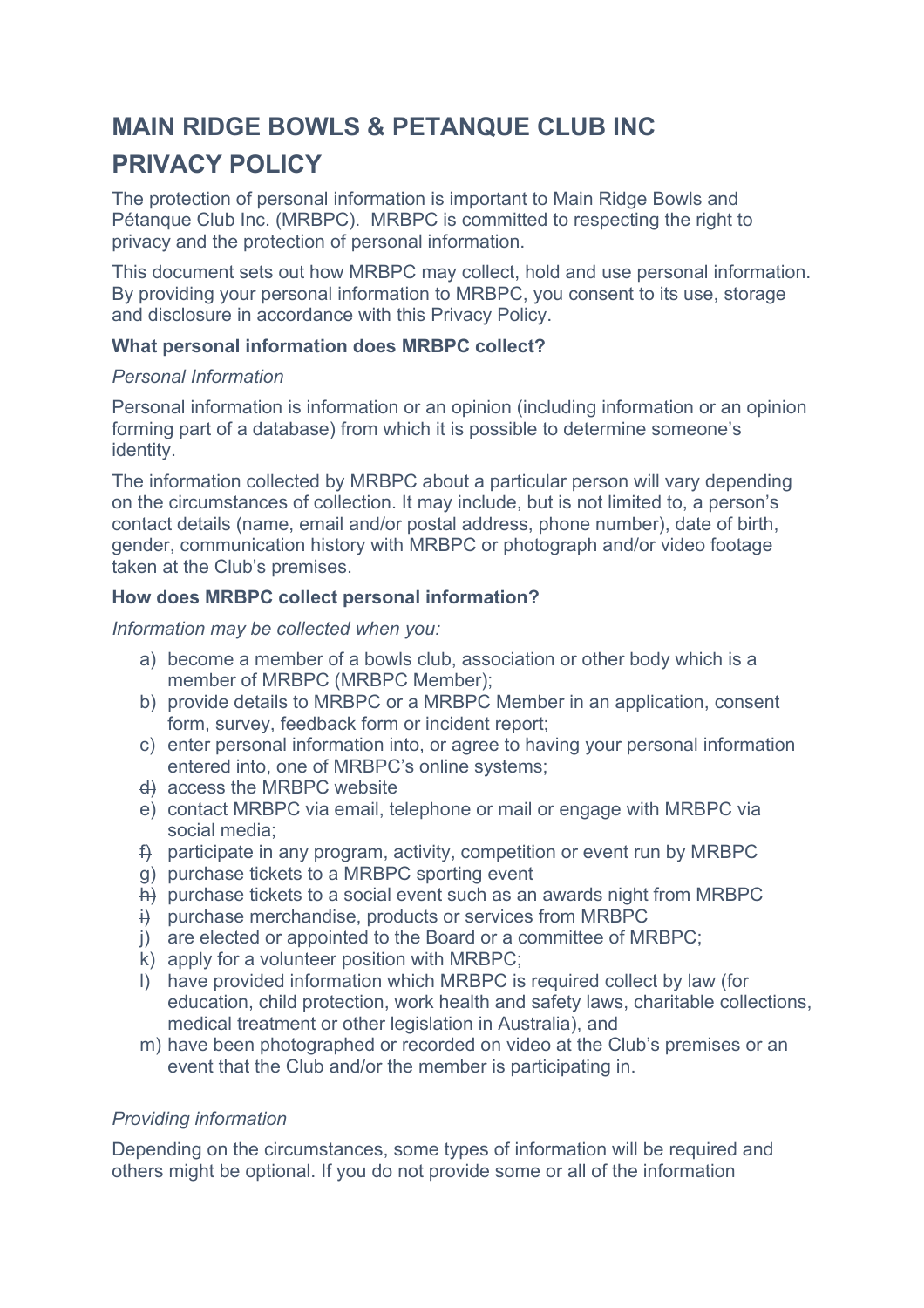requested, this may affect MRBPC's ability to communicate with you or provide the requested products or services.

By not providing requested information, you may jeopardise your ability to participate in programs or competitions or apply for volunteer positions with MRBPC. If it is impracticable for MRBPC to deal with you as a result of you not providing the requested information or consent, MRBPC may refuse to do so.

#### *Information storage and protection*

MRBPC stores information in different ways, including in paper and electronic form.

Much of the information we collect from and about our members is added to MRBPC's membership database. When your information is entered into MRBPC's membership database, the information may be combined or linked with other information held about you.

Security of personal information is important to MRBPC. MRBPC has taken reasonable steps to protect the information we hold from misuse, loss, unauthorised access, modification or disclosure. Some of the security measures MRBPC uses may include strict confidentiality requirements of our volunteers, MRBPC Members and service providers, security measures for system access and security measures for our website.

We seek to reasonably and use our best endeavours to protect your personal information from any unauthorised loss, disclosure or access. However, if a serious data breach occurs, we will reasonably seek to notify you as required under the Privacy Act regarding the circumstances of the breach.

#### **How does MRBPC use and disclose personal information?**

*Use*

MRBPC, and third parties to whom we may disclose personal information in accordance with this Privacy Policy, may use your personal information to:

- a) verify your identity;
- b) complete background checks;
- c) research, develop, run, administer and market competitions, programs, activities and other events relating to sporting and/or social activities;
- d) respond to emergency situations involving or requiring medical treatment;
- e) undertake administrative functions, such as billing;
- f) administer, manage and provide you with access to MRBPC publications;
- g) administer and manage our membership database; and
- h) keep you informed of news and information relating to various sporting and social events, activities and opportunities via various mediums.

MRBPC may use health information to ensure that programs we operate are run safely and in accordance with any special health needs participants may require. Health information may also be kept for insurance purposes.

MRBPC may take photographs of you attending our premises and may wish to use them for Club publications and marketing and advertising purposes. Unless you advise the Club otherwise, you agree and consent to the use of any photographs, which may include you, for the aforementioned purposes. Furthermore, if you are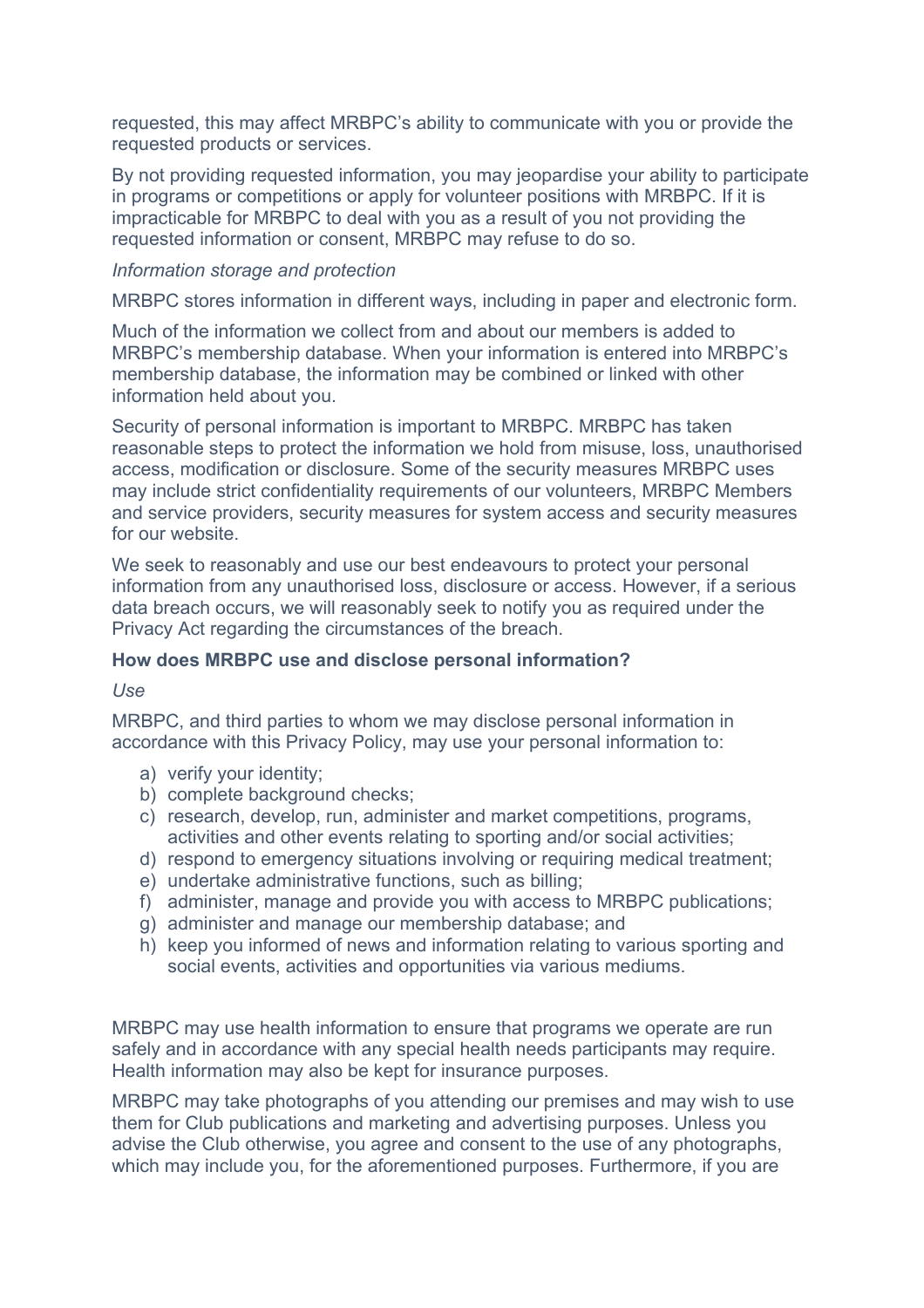aware of a photograph being taken of you which you do not wish to have taken, you should immediately ask the photographer to delete that photograph.

## *Disclosure*

MRBPC may disclose your personal information to a range of organisations which include, but are not limited to:

- a) MRBPC Members and other organisations involved in bowls and pétanque programs in Australia;
- b) companies we engage to carry out functions and activities on MRBPC's behalf, including direct marketing;
- c) our insurers;
- d) relevant sporting bodies such as Bowls Australia and Petanque Federation of Australia, and
- e) in other circumstances permitted by law.

### *Direct marketing*

MRBPC will assume consent to use personal information to provide better services and for marketing and member communication purposes (including disclosure of such information to service providers).

Every person whose data is collected by MRBPC has the option to refuse e-mail, SMS or posted offers by making a request in writing to MRBPC's Privacy Officer via the contact details set out below or by making use of the opt-out procedures included in any communications from us (however, information relating to the option to unsubscribe from those communications may be retained).

### *Other disclosures*

- a) In addition, MRBPC may also disclose personal information with your express or implied consent when required or authorised by law;
- b) to an enforcement body when reasonably necessary; or
- c) to lessen or prevent a threat to an individual or public health or safety.

### *MRBPC website*

When users visit the MRBPC website, our systems may record certain information about their use of the site, including the web pages visited and the time and date of their visit. MRBPC uses this information to help analyse and improve the performance of the MRBPC website.

In addition, MRBPC may use "cookies" on the MRBPC website. Cookies are small text files that help a website to remember the preferences of users to improve the experience of using that website. In some cases, the cookies that we use may collect some personal information. MRBPC will treat this information in the same way as other personal information we collect. You are free to disable cookies on your internet browser to prevent this information being collected; however, you will lose the benefit of the enhanced website experience that the use of cookies may offer.

Websites linked to the MRBPC website are not subject to MRBPC's privacy standards, policies or procedures. MRBPC cannot take any responsibility for the collection, use, disclosure or security of any personal information that you provide to a third-party website.